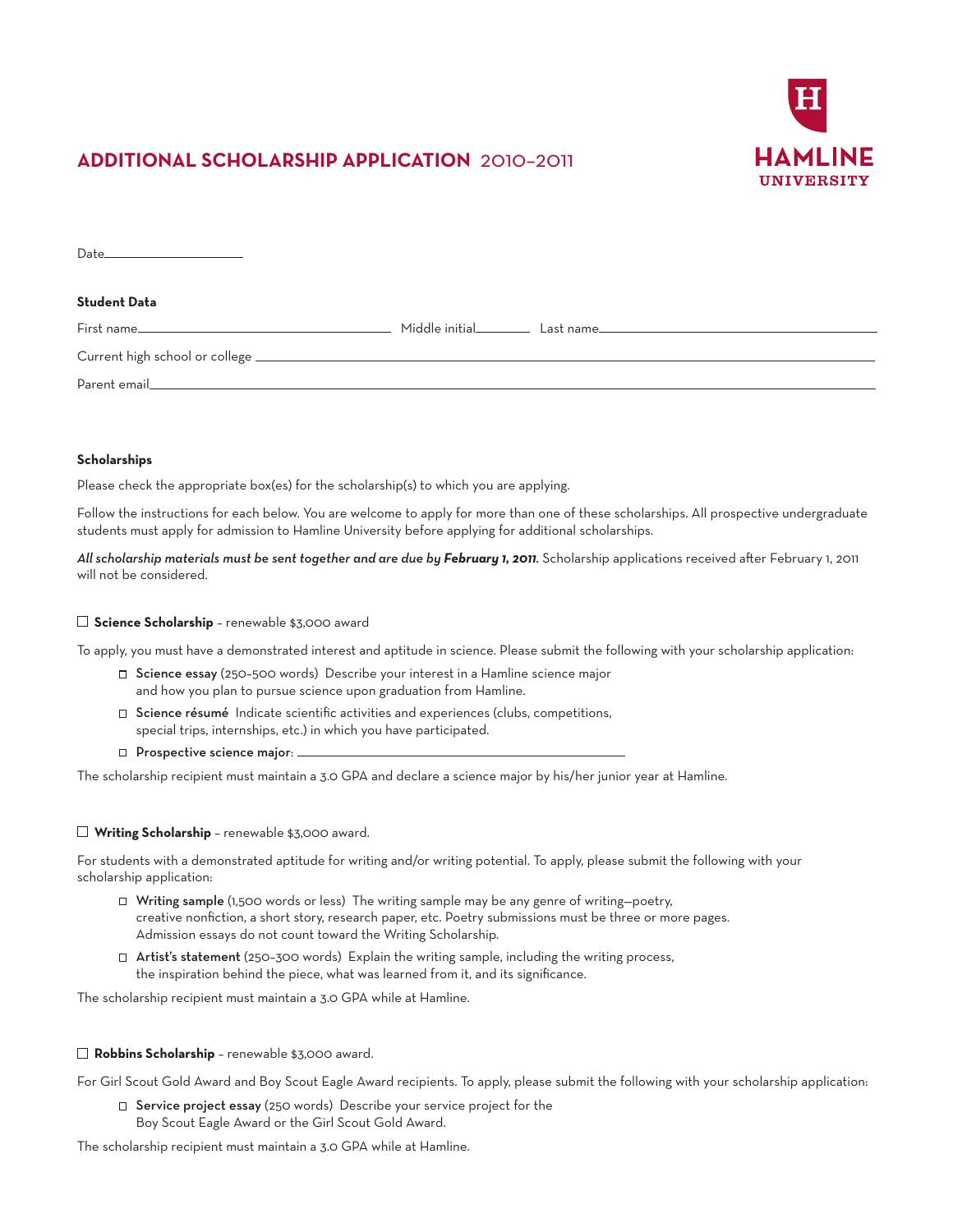# **Theatre Arts Scholarship** – renewable \$3,000 award.

To apply, please submit the following with your scholarship application:

- □ Résumé of your theatrical experience/involvement
- $\Box$  Letter of reference in regards to your theatrical ability
- $\Box$  Area of theatre arts (e.g. acting, set design) in which you plan to audition:  $\Box$

Based on the materials submitted, a select number of students will be invited to audition on campus during Scholarship Day on February 12, 2011. Please see the attached form for more information on how to prepare for the audition. Scholarship recipients must be actively involved in the theatre program two of three terms each year while at Hamline.

**Music Scholarship** – renewable \$3,000 to \$5,000 award.

Will you need an accompanist at your audition?  $\Box$  Yes  $\Box$  No

To apply, please submit the following with your scholarship application:

- □ Résumé of your musical activities/experience and this scholarship form.
- $\Box$  Musical focus (e.g. piano, voice, composition):  $\Box$
- $\Box$  Sheet music for my accompanist, if an accompanist is required.

Based on these materials, a select number of students will be invited to audition on campus during Scholarship Day on February 12, 2011. Please see the attached form for more information on how to prepare for the audition. Scholarship recipients must participate in a musical ensemble, either take private music lessons or enroll in music classes, and maintain a 3.0 GPA while at Hamline.

All scholarship materials must be sent together and are due by *February 1, 2011*. Application materials should be submitted by email to scholarships@hamline.edu or received by mail no later than February 1, 2011. Scholarship applications received after February 1 will not be considered. If you choose to mail your application, please send all materials together to:

Hamline University, Undergraduate Admission, Departmental Scholarships, 1536 Hewitt Avenue, Saint Paul, MN 55104-1284

I certify that all the information provided is true and complete to the best of my knowledge. I understand that if the information I have provided is false, incomplete or inaccurate, my scholarship application to Hamline University may be voided. I recognize that the university reserves the right to award scholarships to students who demonstrate exemplary qualifications for each departmental scholarship at its own discretion.

Student's signature Date Please type in name if submitting electronically.

Hamline University is a member of the National Association for College Admission Counseling and adheres to the Statement of Principles of Good Practice. Hamline University is registered as a private institution with the Minnesota Office of Higher Education pursuant to sections 136A.61 to 136A.71. Registration is not an endorsement of the institution. Credits earned at the institution may not transfer to all other institutions.

Hamline University does not discriminate on the basis of race, color, national origin, ancestry, sex, disability, religion, age, sexual orientation, or veteran status in its education or employment programs or activities.

 Hamline University is registered as a private institution with the Minnesota Office of Higher Education pursuant to sections 136A.61 to 136A.71. Registration is not an endorsement of the institution. Credits earned at the institution may not transfer to all other institutions.

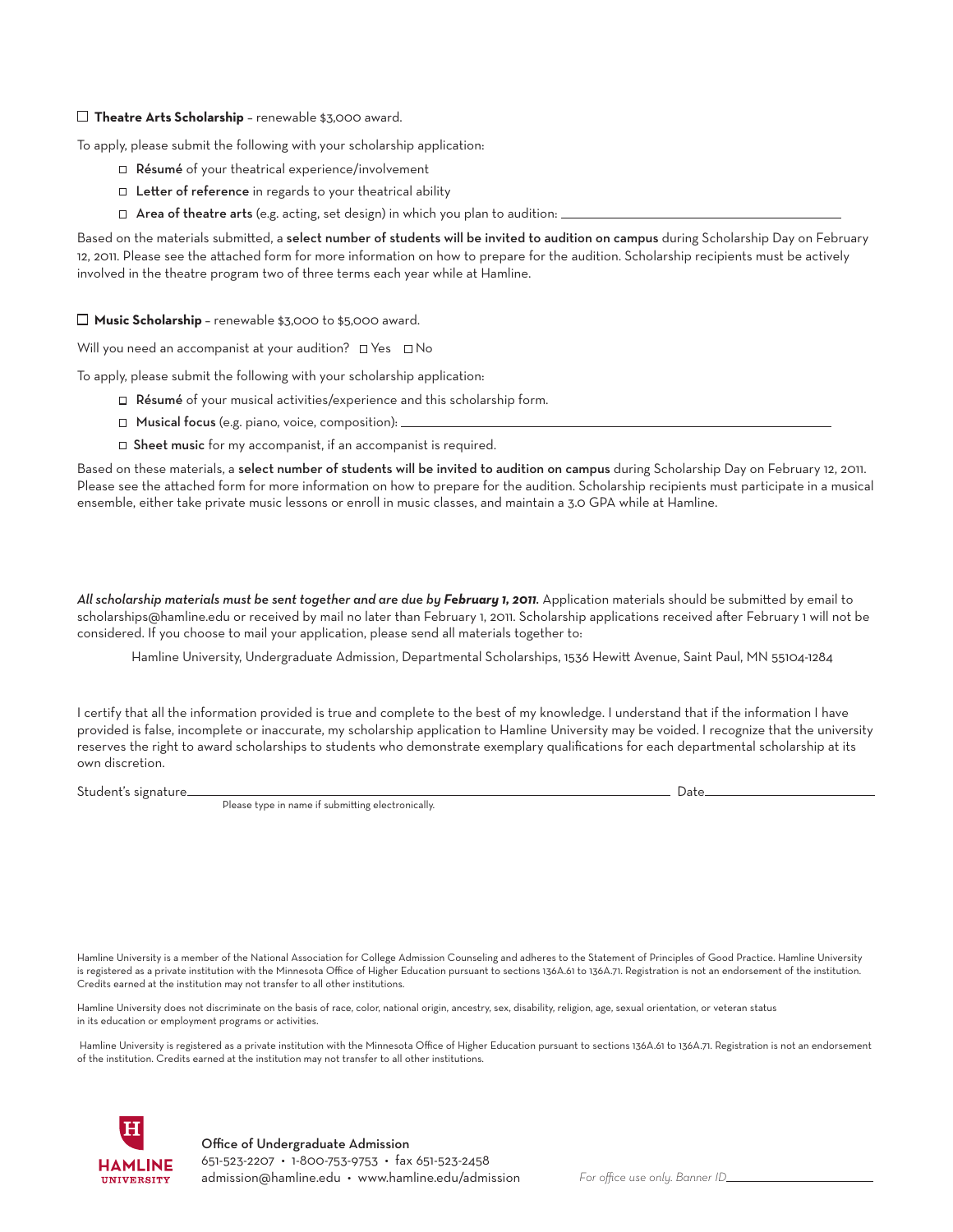# **Theatre Arts Scholarship** Additional Information

#### **Scholarship Conditions**

It is *not* necessary to pursue a major or minor in theatre arts in order to be eligible for this scholarship.

Students must be actively involved in the theatre program two of three terms each year (e.g. working backstage, acting in directing scenes/main stage show, etc.) and maintain a 3.0 GPA. Students must also participate in the regular departmental reviews.

# **Auditions**

A select number of students will be invited to audition during Scholarship Day on February 12, 2011. To receive the scholarship, you must audition. Please leave this date open in your calendar until you receive a formal invitation to audition. If you are invited to audition, please RSVP to the Office of Undergraduate Admission at 651-523-2207 or scholarships@hamline.edu as soon as possible.

Each audition will be 15 minutes, including time to talk with the committee, and will take place in Studio 67, the black box theatre in Drew Residence Hall. If you have more than one area of interest, spend the majority of your time demonstrating your strongest area, but feel free to bring other materials to show your range of experience.

# *Audition Requirements*

Performers: Choose two contrasting pieces (each 90 seconds or shorter) that best demonstrate your range and abilities. If you are using a play that you have written, your other selection must be from a published play. Start by introducing your selections and then move directly into your presentation. If you sing, please add a third element consisting of sixteen bars of music. Singers should have a taped accompaniment—singing a capella is not recommended. A chair will be provided for actors who wish to use one but no other props are provided or necessary.

Designers/technicians: Please bring a résumé of shows that you have worked on and any production sketches, models or photos that will assist the committee in visualizing your work. Be prepared to discuss the design process, interesting challenges, special effects, or unique solutions to problems.

Playwrights, directors, and stage managers: Please bring a résumé of shows that you have worked on. Directors and stage managers should bring their production books, show photos, and other documentation that will assist the interview committee. Playwrights should bring scripts. Please note if your work has been performed and bring a production video, if possible.

If you cannot attend the auditions during Scholarship Day, please contact the Office of Undergraduate Admission at 651-523-2207 or scholarships@hamline.edu, and send a DVD/video tape or a portfolio that demonstrates your work to the address below. Materials should be postmarked by February 12, 2011 and marked with your name, address, and the area in which you are auditioning.

Undergraduate Admission Theatre Arts Scholarship Audition 1536 Hewitt Avenue Saint Paul, MN 55104



Office of Undergraduate Admission 651-523-2207 • 1-800-753-9753 • fax 651-523-2458 admission@hamline.edu • www.hamline.edu/admission